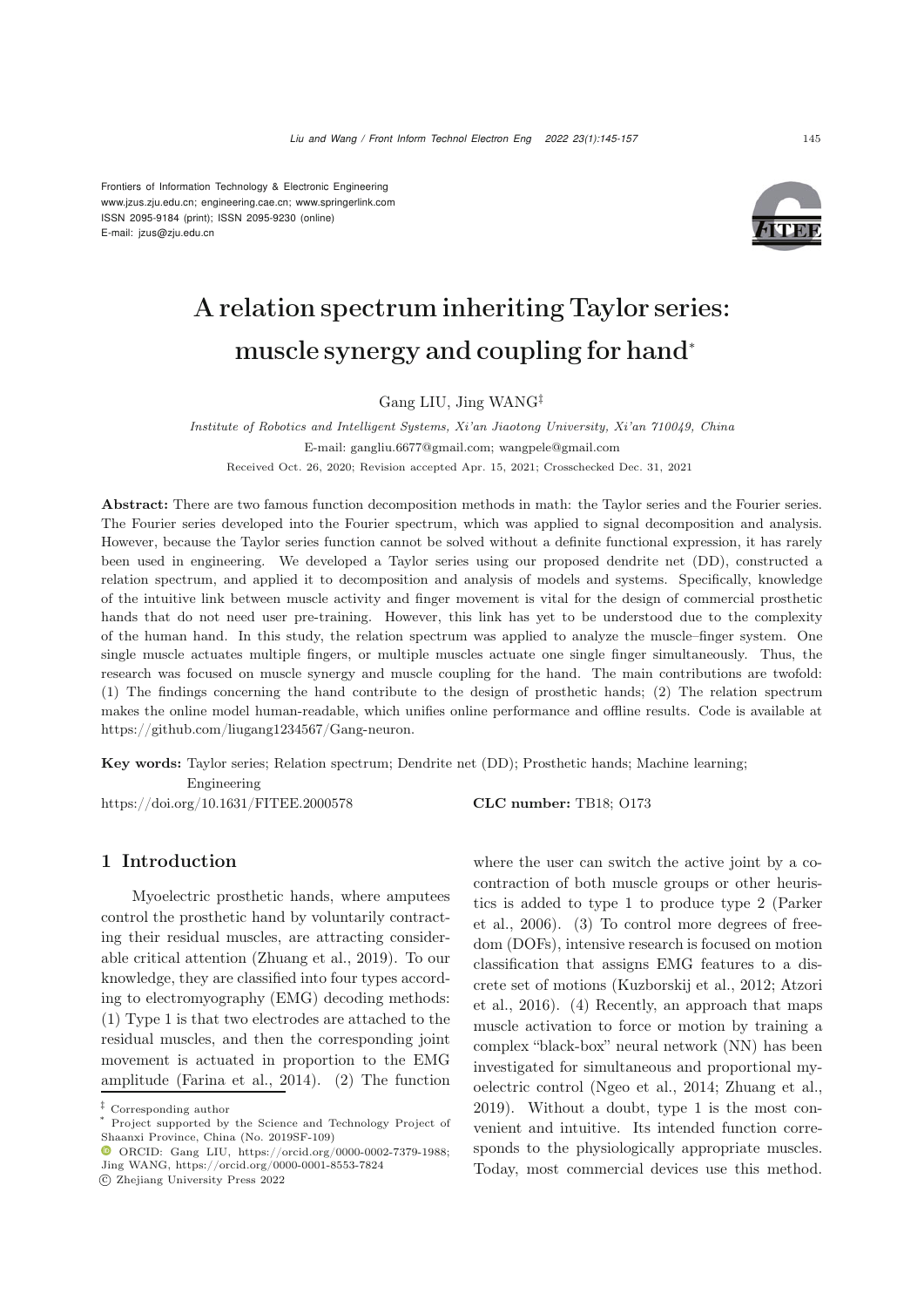However, these devices usually use a two-recordingchannel system to control a single DOF, because the intuitive link between the muscle activity and finger movement is unclear.

The key to the intuitive link is to parse muscle synergy and muscle coupling for the hand, and a white-box model of the muscle–finger system is the basis for the analysis. [Jiang et al.](#page-11-2) [\(2009\)](#page-11-2) presented a DOF-wise nonnegative matrix factorization (NMF) algorithm to extract the wrist's neural control information from EMG. However, it has not yet been used for finger movement, probably because the hand is much more complicated than the wrist. In addition, it is worth emphasizing that although many machine learning models have been used for proportional nonlinear myoelectric control, they do not show the intuitive link due to their nature [\(Oskoei and Hu](#page-12-4), [2007;](#page-12-4) [Zhuang et al.](#page-12-0), [2019](#page-12-0)). An early study proved that mechanical coupling and muscle coupling limit finger independence [\(Lang and Schieber, 2004\)](#page-12-5). Both mechanical coupling and muscle coupling are useful for the design [of](#page-11-3) [myoelectric](#page-11-3) [prosthetic](#page-11-3) [hands](#page-11-3) [\(](#page-11-3)Brown and Asada, [2007](#page-11-3)), but the muscle coupling of the finger has not been systematically investigated.

This paper presents the relation spectrum in engineering based on the dendrite net (DD), the first [white-box](#page-12-6) [machine](#page-12-6) [learning](#page-12-6) [algorithm](#page-12-6) [\(](#page-12-6)Liu and Wang, [2021](#page-12-6)). DD can be found in [Liu and Wang](#page-12-6) [\(2021](#page-12-6)), who gave a proof-of-principle of similarity between the relation spectrum and Taylor series. From the Fourier-like perspective [\(Bracewell](#page-11-4), [1978](#page-11-4)), DD is akin to the Fourier transform and the relation spectrum is similar to the Fourier spectrum. However, the Fourier spectrum is the decomposition of the signal, and the relation spectrum is the decomposition of the model or system. For the specific engineering problem, this study aims to explore the intuitive link between the muscle activity and finger movement. The framework of this engineering problem is shown in Fig. [1.](#page-1-0) Also, this paper is the first application of DD.

#### 2 Materials and methods

This section describes the relation spectrum in engineering based on DD by solving the specific engineering problem of the muscle–finger system.



<span id="page-1-0"></span>Fig. 1 Framework for solving the engineering problem of unclear intuitive link between the muscle activity and finger movement

#### 2.1 Subjects

The data analyzed in this paper are from scientific intramuscular electromyography (iEMG) data related to the isometric hand muscle contractions of 14 subjects [\(Malesevic et al.](#page-12-7), [2020\)](#page-12-7). These subjects were divided into two protocols: the first focused on the muscles available within a short residual forearm (SRL), and the second focused on fingers and thumb muscles (LRL).

The 12 subjects had six pairs of fine-wires inserted regardless of the protocol. However, another two subjects were recorded with nine electrodes whose positions met both SRL and LRL. Thus, the two subjects provided four groups of data and were regarded as four subjects. We obtained eight SRL subject data and eight LRL subject data. According to the preliminary test and the introduction in [Malesevic et al.](#page-12-7) [\(2020\)](#page-12-7), we selected the LRL subject data that focused on fingers and thumb muscles and named subjects 1–8. The LRL protocol targeted the following muscles: flexor digitorum profundus (FDP), extensor digitorum communis (EDC), abductor pollicis longus (APL), flexor pollicis longus (FPL, responsible for thumb flexion), extensor pollicis longus (EPL, responsible for thumb extension), and extensor indicis proprius (EIP, responsible for index finger extension) [\(Malesevic et al.](#page-12-7), [2020](#page-12-7)).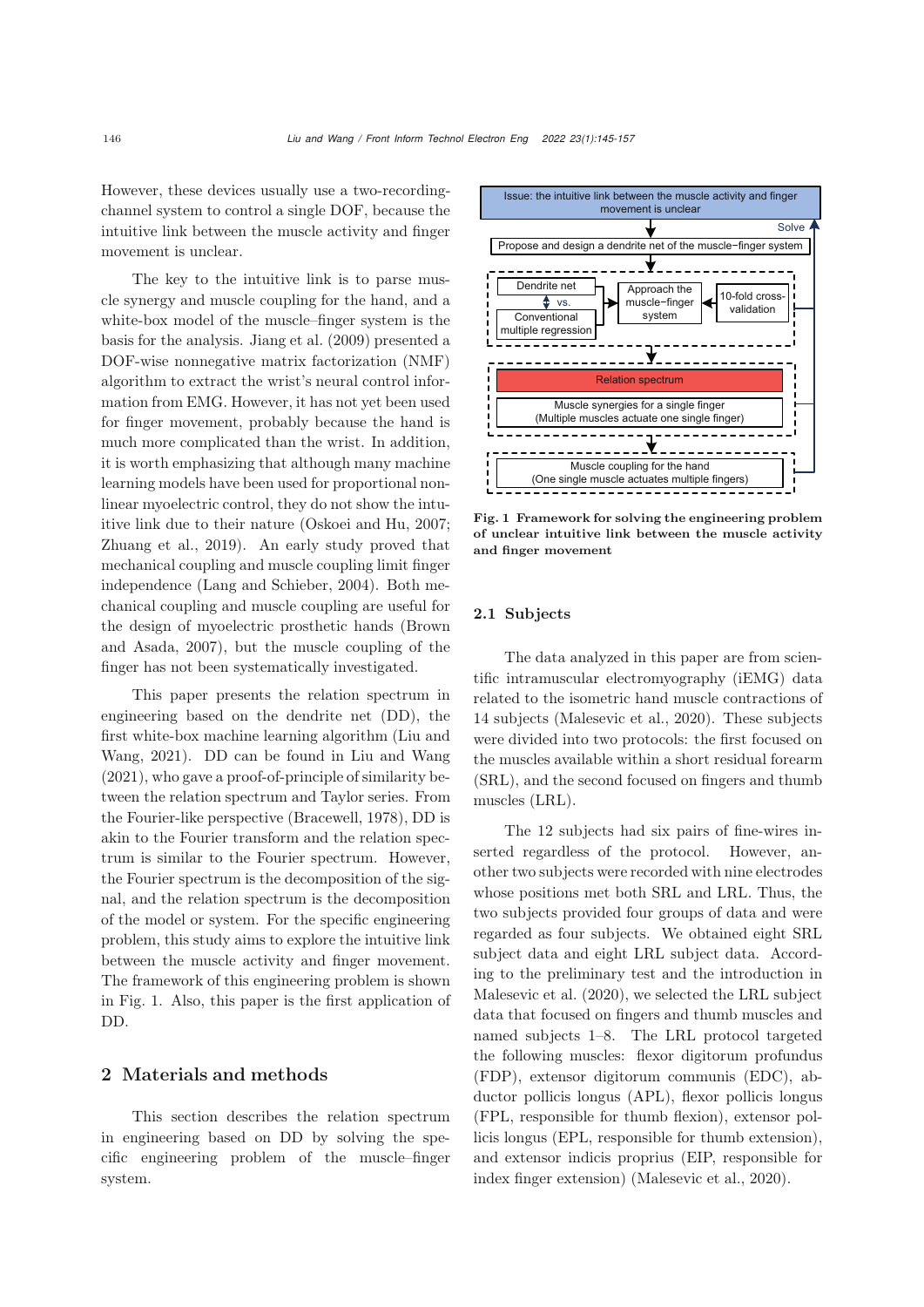#### 2.2 Acquisition setup and protocol

## 2.2.1 Acquisition setup

Multiple sensors were used to record hand forces and corresponding muscular activities during the experiments. Hand forces were measured using a custo[m-made](#page-12-7) [force](#page-12-7) [measurement](#page-12-7) [device](#page-12-7) [\(](#page-12-7)Malesevic et al., [2020](#page-12-7)). The intramuscular EMG signals were recorded using the Quattrocento (OT Bioelettronica, Torino, Italy) biomedical amplifier system. All iEMG signals were sampled with 16-bit amplitude resolution at 10 240 Hz. A high-pass filter at 10 Hz and a low-pass filter at 4400 Hz were used during recordings. The intramuscular electrodes were paired fine-wire electrodes from Chalgren, Gilroy, USA.

The positioning of the fine-wire electrodes was performed by a medical specialist in clinical neurophysiology using the guidelines from the *Anatomical Guide for the Electromyographer: the Limbs and Trunk* [\(Perotto, 2011;](#page-12-8) [Malesevic et al.](#page-12-7), [2020](#page-12-7)).

#### 2.2.2 Acquisition protocol [\(Malesevic et al.](#page-12-7), [2020](#page-12-7))

Fig. [2](#page-2-0) shows the acquisition protocol. The subject sat on a chair comfortably and was instructed to place the hand in the force measurement device. The whole measurement protocol was controlled and guided automatically by the custom-made software developed in Labview. The subject was asked to produce force/torque that matched the cue presented on the screen. Sinusoidal waveforms were provided as visual cues. The rationale behind the sinusoidal tracking task was to generate a gradual force increase and provide iEMG and force data that described the muscle–finger system. Concretely, the repetition frequency was set to 0.1 Hz to enable a gradual and controllable force increase.

#### 2.3 Data processing

#### 2.3.1 Pre-processing

The following steps were executed for all subjects. To obtain the iEMG data without 50 Hz noise and its harmonics, iEMG data were filtered with a 10 Hz high-pass filter, a 450 Hz low-pass filter, and a notch filter at 50 Hz [\(Kuzborskij et al., 2012](#page-12-2)). The root mean square (RMS) is one of the most common EMG signal features and represents the signal envelope. In this study, as in [Malesevic et al.](#page-12-7) [\(2020\)](#page-12-7), the RMS was calculated using a 250-ms-wide window (MATLAB command: square, smooth). Then we obtained the iEMG data and force data after removing obvious noise for further analysis.



<span id="page-2-0"></span>Fig. 2 Ac[quisition](#page-12-7) [protocol.](#page-12-7) [Reprinted](#page-12-7) [from](#page-12-7) Malesevic et al. [\(2020\)](#page-12-7), Copyright 2020, with permission from the authors, licensed under CC BY 4.0

#### 2.3.2 Muscle–finger system models

We should tune the model that we select to simulate the real system and then analyze it through the trained model for modeling and analyzing the muscle–finger system. Implementing these concerns requires a white-box algorithm that can resolve variable relationships between dependent variables and multiple explanatory variables. As far as we know, the current generalized white-box algorithm is only multiple regression. Traditional multiple regression is usually converted into linear regression through linear processing. Then, the typical least square me[thod](#page-12-9) [is](#page-12-9) [used](#page-12-9) [to](#page-12-9) [obtain](#page-12-9) [the](#page-12-9) [preset](#page-12-9) [parameters](#page-12-9) [\(](#page-12-9)Poggio, [1975](#page-12-9); [Schielzeth](#page-12-10), [2010;](#page-12-10) [Liu and Wang](#page-12-6), [2021\)](#page-12-6). Thus, multiple regression is essentially a linear regression. In the EMG interface, there are too many EMG electrodes, which leads to too many items and high computational complexity [\(Poggio](#page-12-9), [1975;](#page-12-9) [Schielzeth, 2010](#page-12-10); [Liu and Wang](#page-12-6), [2021\)](#page-12-6). Therefore, multiple regression generally contains only firstorde[r](#page-11-5) [terms](#page-11-5) [in](#page-11-5) [the](#page-11-5) [EMG](#page-11-5) [interface](#page-11-5) [according](#page-11-5) [to](#page-11-5) Hahne et al. [\(2014](#page-11-5)). This paper compares DD with firstorder multiple regression, also known as multiple linear regression (LR). A 10-fold cross-validation (10- FCV) strategy was used for both LR and DD to evaluate the overall performance. Note that this paper focuses on the relation spectrum that "reads" the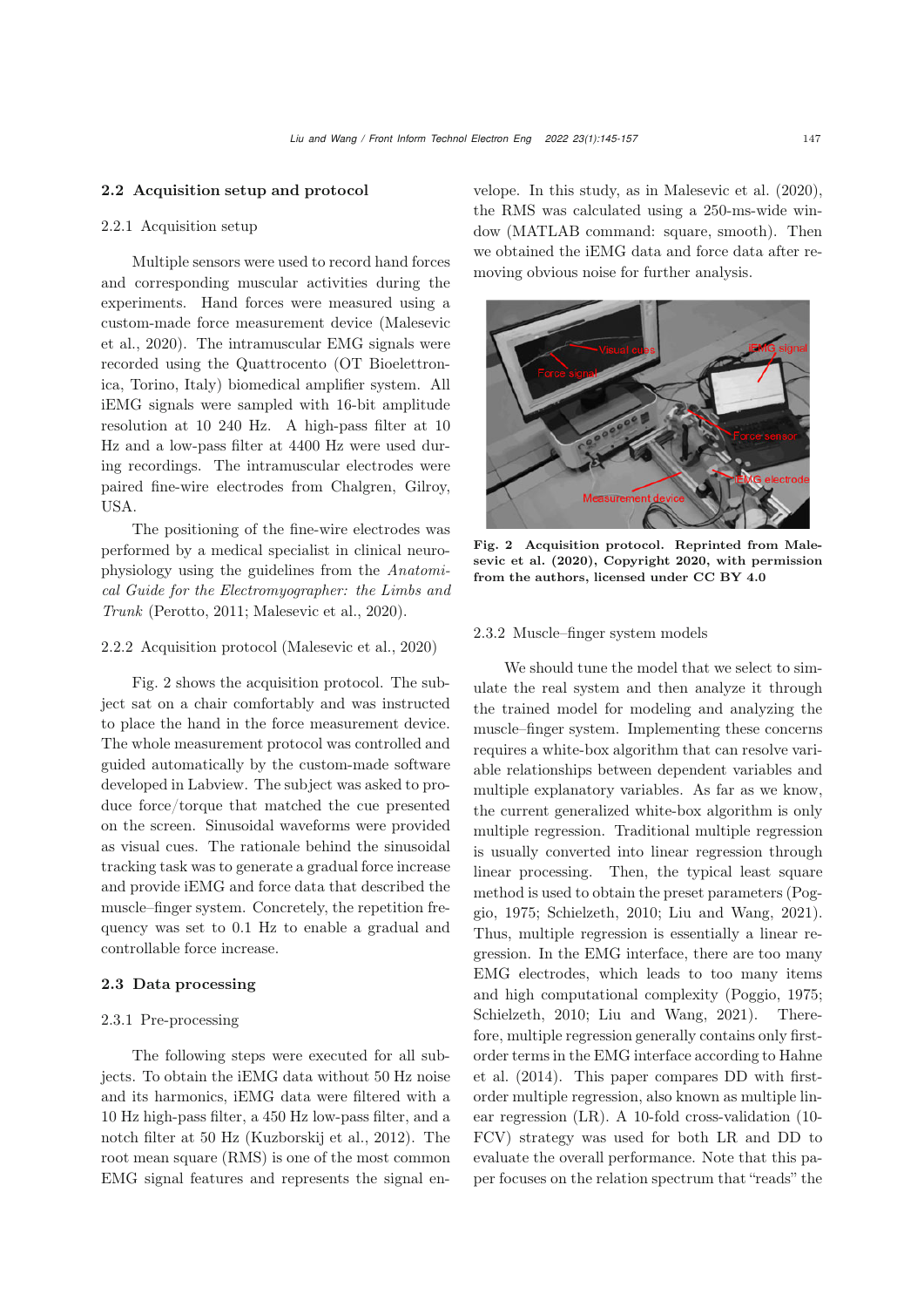trained model of DD. For poorly performing simplified models (LR), this paper just compares the performance.

1. Linear regression

A linear regression is an algorithm that models the linear relationship [\(Kutner et al.](#page-12-11), [2005\)](#page-12-11). For all subjects, we built the LR models about a single finger as follows:

$$
f(x) = \text{LR}(\mathbf{A}^{\text{lr}}, \mathbf{E}(t)),\tag{1}
$$

where  $f(x)$  represents the finger force of a single finger,  $E(t)$  represents the iEMG RMS of muscles, and  $A<sup>lr</sup>$  represents the regression coefficients.

#### 2. Dendrite net

Various NNs have been employed to model the relationship of the input space and the output space [\(Hornik et al., 1989\)](#page-11-6). However, traditional NNs, called cell body nets [\(Liu and Wang, 2021](#page-12-6)), are like a black-box and provide an unreadable model.

The dendrite net, which imitates biological dendrites in brains, is another novel basic machine learning algorithm [\(Liu and Wang, 2021](#page-12-6)). Unlike machine learning algorithms that search for an appropriate classification curve or surface, DD aims to design the logical extractor with controllable precision and is a white-box algorithm with lower computational complexity.

Here, we built a DD model of the muscle–finger system using three modules for each subject. The overall DD architecture is shown in Fig. [3.](#page-3-0) The architecture can be represented by the following



<span id="page-3-0"></span>Fig. 3 Dendrite net architecture of the muscle–finger system.  $E_{\text{FDP}}$ ,  $E_{\text{EDC}}$ ,  $E_{\text{APL}}$ ,  $E_{\text{FPL}}$ ,  $E_{\text{EPL}}$ , and  $E_{\text{EIP}}$ denote the iEMG RMS of FDP, EDC, APL, FPL, EPL, and EIP, respectively

formula:

$$
\begin{cases}\nA^{1}(t) = W^{10}E(t) \circ E(t), \\
A^{2}(t) = W^{21}A^{1}(t) \circ E(t), \\
F(t) = W^{32}A^{2}(t),\n\end{cases}
$$
\n(2)

where  $W^{10}$ ,  $W^{21}$ , and  $W^{32}$  are the weight matrices (strength of synaptic connections), and  $\mathbf{A}^{1}(t)$ and  $\mathbf{A}^2(t)$  are the outputs of the DD modules.  $\boldsymbol{F}(t)=[F_{\text{thumb F-E}}(t) \ F_{\text{thumb A-A}}(t) \ F_{\text{little}}(t) \ F_{\text{ring}}(t)$  $F_{\text{middle}}(t)$   $F_{\text{index}}(t)$ <sup>T</sup> represents the matrix of finger forces.  $\boldsymbol{E}(t) = [1 \ E_{\rm FDP}(t) \ E_{\rm EDC}(t) \ E_{\rm APL}(t) \ E_{\rm FPL}(t)]$  $E_{\rm EPL}(t) E_{\rm EIP}(t)$ <sup>T</sup> represents the matrix of bias and iEMG RMS of muscles. ◦ denotes the Hadamard product. The weight matrices are optimized by error backpropagation.

#### 2.4 Relation spectrum

#### 2.4.1 Fourier series [\(Tolstov](#page-12-12), [2012\)](#page-12-12)

We start from trigonometric functions. Given the period  $T = 2l$ , consider the harmonics

$$
a_k \cos\left(\frac{\pi k x}{l}\right) + b_k \sin\left(\frac{\pi k x}{l}\right), \quad k = 1, 2, \cdots \quad (3)
$$

with frequencies  $w_k = \pi k/l$  and periods  $T_k =$  $2\pi/w_k = 2l/k$ . Since  $T = 2l = kT_k$ , and an integral multiple of a period is again a period, the number  $T = 2l$  is simultaneously a period of all the harmonics. Thus, every sum of the form can be represented as

$$
s_n(x) = A + \sum_{k=1} \left( a_k \cos\left(\frac{\pi k x}{l}\right) + b_k \sin\left(\frac{\pi k x}{l}\right) \right),\tag{4}
$$

where  $A$  is a constant and  $\sum_{k=1}$   $(a_k \cos\left(\frac{\pi kx}{l}\right) + b_k \sin\left(\frac{\pi kx}{l}\right))$  is a function of period 2l, because it is a sum of functions of period 2*l*. The function  $s_n(x)$  is called a trigonometric polynomial of order  $n$  (and period 2l). Then, the infinite trigonometric series can be expressed:

$$
A + \sum_{k=1}^{\infty} \left( a_k \cos\left(\frac{\pi k x}{l}\right) + b_k \sin\left(\frac{\pi k x}{l}\right) \right). \tag{5}
$$

Any function  $f(x)$  can be decomposed into the sum of trigonometric functions: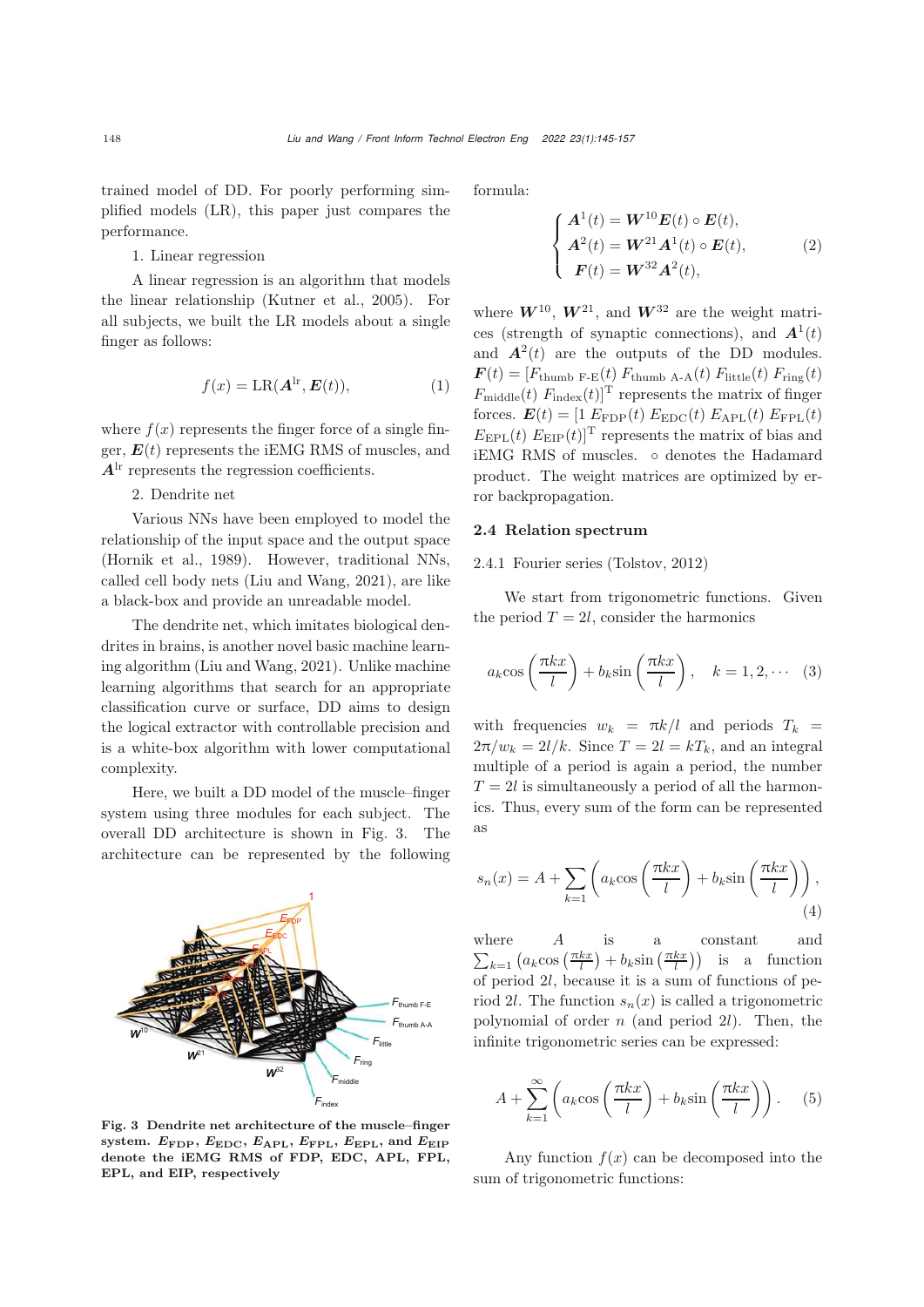$$
f(x) = A + \sum_{k=1}^{\infty} \left( a_k \cos\left(\frac{\pi k x}{l}\right) + b_k \sin\left(\frac{\pi k x}{l}\right) \right).
$$
\n(6)

These coefficients of the trigonometric polynomial form the Fourier spectrum. Later, the advent of the fast Fourier transform greatly extends our ability to implement the Fourier spectrum on digital computers [\(van Loan](#page-12-13), [1992\)](#page-12-13). Today, it has become an essential tool for decomposing signals.

#### 2.4.2 Taylor series

Taylor series of a real- or complex-valued function  $f(x)$  infinitely differentiable at a real or complex number a [is](#page-11-7) [the](#page-11-7) [power](#page-11-7) [series](#page-11-7) [\(](#page-11-7)Abramowitz and Stegun, [1972](#page-11-7)):

$$
f(a) + \frac{f'(a)}{1!}(x-a) + \frac{f''(a)}{2!}(x-a)^2 + \frac{f'''(a)}{3!}(x-a)^3 + \cdots
$$
 (7)

In the more compact sigma notation, this can be written as

$$
f(x) = \sum_{n=0}^{\infty} \frac{f^{(n)}(a)}{n!} (x - a)^n,
$$
 (8)

where  $f^{(n)}(a)$  denotes the  $n^{\text{th}}$  derivative of f evaluated at point a.

Suppose we have determined m points of  $f(x)$ . The Taylor expansion at each point is as follows:

$$
\begin{cases}\nf(x) = \sum_{n=0}^{\infty} \frac{f^{(n)}(a_1)}{n!} (x - a_1)^n, \\
f(x) = \sum_{n=0}^{\infty} \frac{f^{(n)}(a_2)}{n!} (x - a_2)^n, \\
\vdots \\
f(x) = \sum_{n=0}^{\infty} \frac{f^{(n)}(a_m)}{n!} (x - a_m)^n.\n\end{cases} \tag{9}
$$

Then,  $f(x)$  can be expressed as including a Tay-

lor expansion with all sample points:

<span id="page-4-0"></span>
$$
f(x) = \frac{1}{m} \bigg( \sum_{n=0}^{\infty} \frac{f^{(n)}(a_1)}{n!} (x - a_1)^n + \cdots + \sum_{n=0}^{\infty} \frac{f^{(n)}(a_m)}{n!} (x - a_m)^n \bigg)
$$
  
= 
$$
\sum_{n=0}^{\infty} \bigg( \frac{f^{(n)}(a_1)}{mn!} (x - a_1)^n + \cdots + \frac{f^{(n)}(a_m)}{mn!} (x - a_m)^n \bigg)
$$
  
= 
$$
\sum_{n=0}^{\infty} \bigg[ \frac{f^{(n)}(a_1)}{mn!} \cdots \frac{f^{(n)}(a_m)}{mn!} \bigg]
$$
  
= 
$$
\bigg[ \bigg( \frac{x - a_1}{n!} \bigg)^n \bigg] \cdot \bigg[ (x - a_m)^n \bigg].
$$
 (10)

Eq. [\(10\)](#page-4-0) can be generalized to functions of more than one variable:

<span id="page-4-1"></span>
$$
f(x_1, \dots, x_d)
$$
\n
$$
= \sum_{n_1=0}^{\infty} \dots \sum_{n_d=0}^{\infty} \left[ \frac{\left( \frac{\partial^{n_1 + \dots + n_d f}}{\partial x_1^{n_1} \dots \partial x_d^{n_d}} \right) (a_{11}, \dots, a_{1d})}{m(n_1! \dots n_d!)} \right]^{T}
$$
\n
$$
= \sum_{n_1=0}^{\infty} \dots \sum_{n_d=0}^{\infty} \left[ \frac{\left( \frac{\partial^{n_1 + \dots + n_d f}}{\partial x_1^{n_1} \dots \partial x_d^{n_d}} \right) (a_{21}, \dots, a_{2d})}{m(n_1! \dots n_d!)} \right]^{T}
$$
\n
$$
\cdot \left[ \frac{(x_1 - a_{11})^{n_1} \dots (x_d - a_{1d})^{n_d}}{(x_1 - a_{21})^{n_1} \dots (x_d - a_{2d})^{n_d}} \right],
$$
\n
$$
\left[ (x_1 - a_{m1})^{n_1} \dots (x_d - a_{md})^{n_d} \right],
$$
\n
$$
(11)
$$

where  $(x_d - a_{id})^{n_d}$ ,  $i \in \{1, 2, \dots, m\}$  can be simplified as the form that contains constant items and items containing  $x_j, j \in \{1, 2, \dots, d\}$ . The expression in the generalized matrix form can be expressed as follows:

$$
f(\mathbf{X}) = T(\mathbf{W}_{\text{Taylor}}, \mathbf{X}), \tag{12}
$$

where  $\boldsymbol{X} = (x_1, x_2, \cdots, x_d)$ , and  $\boldsymbol{W}_{\text{Taylor}}$  represents the coefficient matrix of polynomial. Note that *W*Taylor contains the derivatives at sample points in Eq. [\(11\)](#page-4-1). These are similar to those in DD using backpropagation and the chain rule. The dendrite module is expressed as follows (Fig. [4\)](#page-5-0):

<span id="page-4-2"></span>
$$
\mathbf{A}^{l} = \mathbf{W}^{l,l-1} \mathbf{A}^{l-1} \circ \mathbf{X},\tag{13}
$$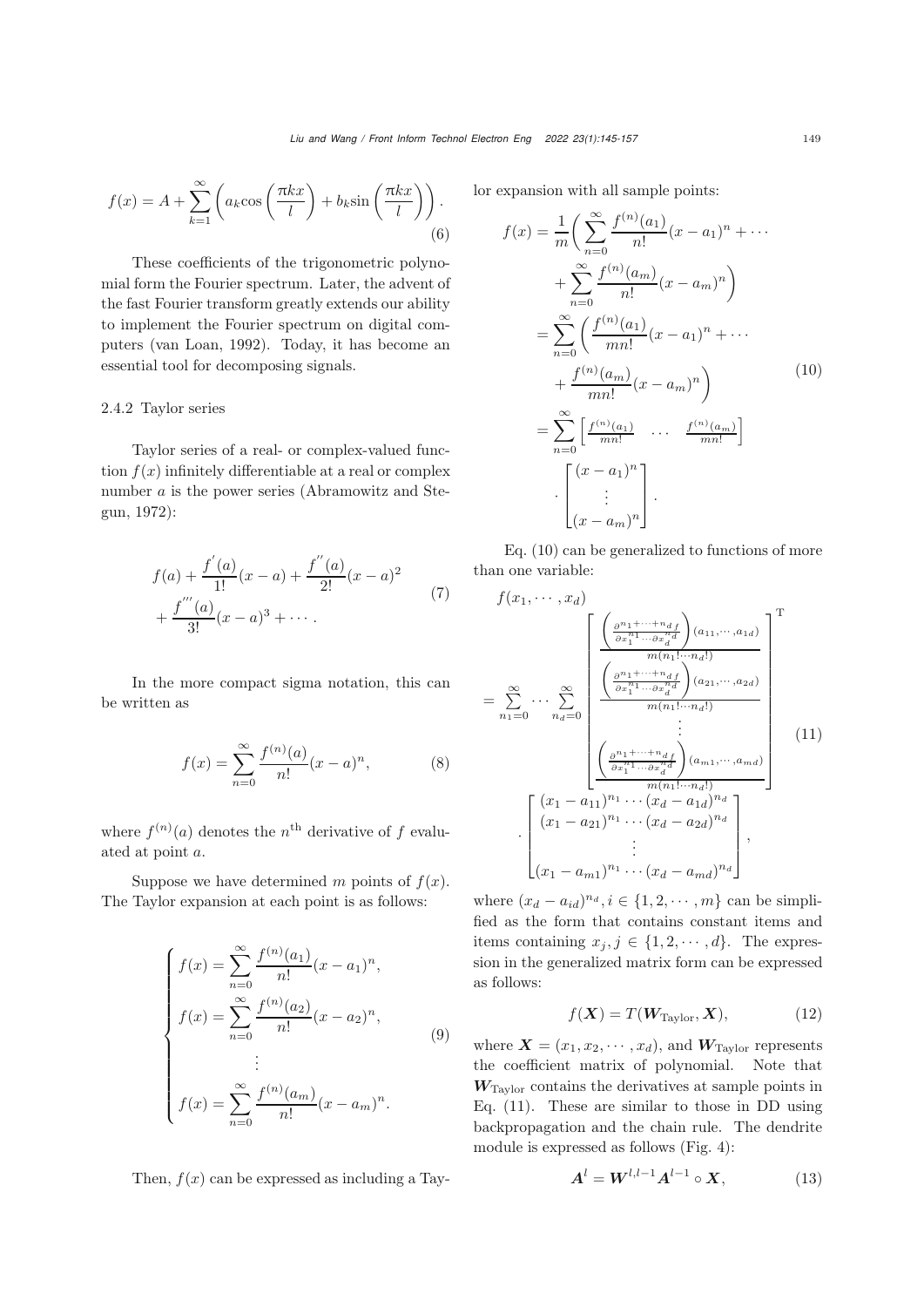where  $A^{l-1}$  and  $A^l$  are the inputs and outputs of the module, respectively, *X* denotes the inputs of DD, and  $W^{l,l-1}$  is the weight matrix from the  $(l-1)$ <sup>th</sup> module to the  $l^{\text{th}}$  module.



<span id="page-5-0"></span>Fig. 4 Generalized dendrite module

We set  $\mathbf{Z}^l = \mathbf{W}^{l,l-1}\mathbf{A}^{l-1}$ . Then, Eq. [\(13\)](#page-4-2) can be expressed as follows:

$$
\begin{cases}\nZ^{l} = W^{l,l-1} A^{l-1}, \\
A^{l} = Z^{l} \circ X.\n\end{cases}
$$
\n(14)

The error backpropagation of the DD module based on the chain rule can be expressed as follows:

<span id="page-5-1"></span>
$$
dA_{\text{pe}}^{l-1} = \frac{dA^l}{dA^{l-1}} dA_{\text{le}}^l
$$
  
= 
$$
\frac{dZ}{dA^{l-1}} \frac{dA^l}{dZ} dA_{\text{le}}^l
$$
  
= 
$$
(W^{l,l-1})^{\text{T}} X \circ dA_{\text{le}}^l.
$$
 (15)

Note that *X* denotes the inputs of DD. Thus, it is seen as a constant inderivation of the single DD module (Eq. [\(15\)](#page-5-1)).

Eq. [\(15\)](#page-5-1) can be expressed in the following form:

$$
\begin{cases} d\mathbf{Z}^{l} = \mathbf{X} \circ d\mathbf{A}_{\text{le}}^{l}, \\ d\mathbf{A}_{\text{pe}}^{l-1} = \left(\mathbf{W}^{l,l-1}\right)^{\text{T}} d\mathbf{Z}^{l}, \end{cases}
$$
(16)

where  $dA_{\rm pe}^{l-1}$  and  $dA_{\rm le}^l$  denote the errors of the front module and later module, respectively.

The weight adjustment can be expressed as follows:

$$
\begin{cases} \mathrm{d} \mathbf{W}^{l,l-1} = \frac{1}{m} \mathrm{d} \mathbf{Z}^l \left( \mathbf{A}^{l-1} \right)^{\mathrm{T}}, \\ \mathbf{W}^{l,l-1(\mathrm{new})} = \mathbf{W}^{l,l-1(\mathrm{old})} - \alpha \mathrm{d} \mathbf{W}^{l,l-1}, \end{cases} (17)
$$

where  $m$  denotes the number of training samples in one batch, and  $\alpha$  is the learning rate.

In backpropagation, every time through one DD module, the adjusted weight of the corresponding module is obtained by the first derivative. The order of the derivative contained in the weight of the module gradually increases according to the position of the module (from back to front).

In essence, DD can be expressed in the generalized form:

$$
f(\mathbf{X}) = \text{DD}(\mathbf{W}_{\text{DD}}, \mathbf{X}),\tag{18}
$$

where  $W_{\text{DD}}$  represents the weight matrix (strength of synaptic connections). Note that  $W_{\text{DD}}$  contains the derivatives at sample points in Eq. [\(11\)](#page-4-1). Meanwhile, DD calculations contain only matrix multiplication and the Hadamard product. Therefore,  $W_{\text{DD}}$ of the trained DD can be translated into the relation spectrum about inputs and outputs by formula simplification with software (e.g., MATLAB or Python). The relation spectrum with a large number of coefficients can be expressed using a figure and a table, such as Fig. [8](#page-8-0) and Table [1.](#page-9-0) The item index and coefficients are the abscissa and ordinate, respectively, and the items can be found in the table automatically generated by a computer. The relation spectrum expresses the effects of the inputs on outputs, and the impacts contain independent and interaction effects to different degrees. It may become an essential tool for decomposing a system or an online model. In fact, before this strategy, we had to use different models for offline analysis and online operation due to the black-box nature of online models, such as the traditional NN model or support vector machine (SVM) model. DD and relation spectrum can integrate offline analysis into the online operation or take an online model into offline analysis. Additionally, an orthogonal basis in signal decomposition of signal processing avoids repeated extraction of the same power. The result of DD is shown as "addition." Therefore, no repeated extraction is present.

#### 2.5 Muscle synergies for the hand

We can solve the relation spectrum by formula simplification with software for the muscle synergies mechanism on the fingers. In this study, we calculate each subject's relation spectrum, which represents muscle synergies for a single finger and then determine the items with the same contribution. These items with the same contribution are useful in designing prosthetic hands with intended functions that correspond to the physiologically appropriate muscles. The proportion of items with the same contribution is defined as

<span id="page-5-2"></span>
$$
C = \frac{1}{n} \max \left\{ \sum_{i=0}^{n} (\operatorname{co}(i) > 0), \sum_{i=0}^{n} (\operatorname{co}(i) < 0) \right\} \times 100\%,\tag{19}
$$

where *n* is the number of subjects,  $\text{co}(i)$  is the coefficient of the corresponding item of the model for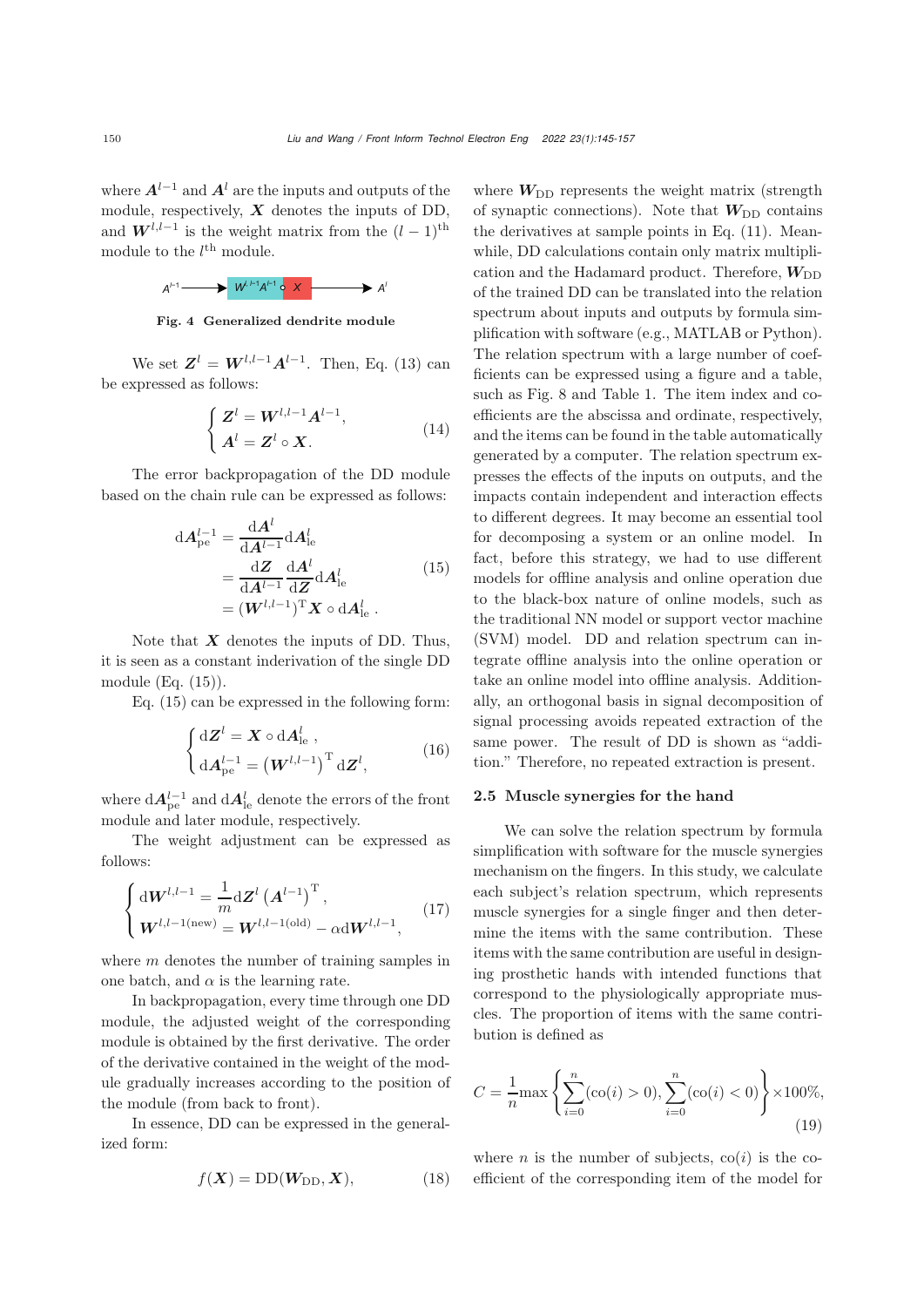subject *i*, and  $\sum_{i=0}^{n}$ (b) represents the number of subjects that meet condition b.

## 2.6 Muscle coupling for the hand

Because DD has been transformed into the relation spectrum, we can analyze the muscle coupling for a hand, which has not been done before. Combining the relation spectra of all subjects, we calculate the correlation coefficient of the relation spectrum between pairwise fingers. These correlation coefficients represent the muscle coupling of five fingers and [are](#page-11-8) [calculated](#page-11-8) [using](#page-11-8) [the](#page-11-8) [following](#page-11-8) [formula](#page-11-8) [\(](#page-11-8)Devore, [2011](#page-11-8)):

$$
R_{r^{f_1}r^{f_2}} = \frac{\sum_{i=1}^n (r_i^{f_1} - \overline{r^{f_1}})(r_i^{f_2} - \overline{r^{f_2}})}{\sqrt{\sum_{i=1}^n (r_i^{f_1} - \overline{r^{f_1}})^2} \sqrt{\sum_{i=1}^n (r_i^{f_2} - \overline{r^{f_2}})^2}}, \quad (20)
$$

where  $R_{rf_1rf_2}$  represents the correlation coefficient between fingers  $f_1$  and  $f_2$ ,  $r^{f_1}$  and  $r^{f_2}$  represent the relation spectra of  $f_1$  and  $f_2$  respectively,  $r_i^{f_1}$  and  $r_i^{f_2}$ <br>represent the  $i$ <sup>th</sup> relation items of  $f_1$  and  $f_2$  respectively,  $\overline{r^{f_1}}$  and  $\overline{r^{f_2}}$  represent the mean values of the relation spectra of  $f_1$  and  $f_2$  respectively, and n is the number of items.

For clarity, a flow diagram of analysis using DD is shown in Fig. [5.](#page-6-0)



<span id="page-6-0"></span>Fig. 5 Flow diagram of analysis using the dendrite net

# 3 Results

#### 3.1 Muscle–finger system models

Fig. [6](#page-6-1) shows that the DD models outperform the LR models in 10-FCV accuracy for the muscle– finger system, in terms of both  $R^2$  and MSE. As an example, the results of subject 3 are shown in Fig. [7.](#page-7-0) For thumb F-E, the data from subjects 2 and 4 are suspected outliers due to the electrode quality and are discarded [\(Malesevic et al., 2020](#page-12-7))  $(R^2: \text{ thumb F}$ -E:  $0.771 \pm 0.108$  (LR)  $< 0.827 \pm 0.084$  (DD); thumb A-A:  $0.608 \pm 0.230$  (LR)  $< 0.653 \pm 0.234$  (DD); little:  $0.777 \pm 0.064$  (LR)  $< 0.780 \pm 0.053$  (DD); ring:  $0.757 \pm 0.114$  (LR)  $< 0.780 \pm 0.111$  (DD); middle:  $0.505 \pm 0.292$  (LR)  $< 0.618 \pm 0.237$  (DD); index:  $0.734 \pm 0.067$  (LR)  $< 0.770 \pm 0.079$  (DD)).



<span id="page-6-1"></span>Fig. 6 The 10-FCV accuracy of LR and DD models: (a)  $R^2$ ; (b) MSE. *P*-values were calculated using  $p^{\text{direct}}$  samples *t*-tests.  $*P < 0.05$ ,  $*P < 0.01$ ,  $R^2$ or MSE: **mean** *±* **SD**. References to color refer to the online version of this figure

#### 3.2 Muscle synergies for a single finger

Since the advent of the NN, it has been seen as a black box. For several decades, an NN that can explain the relationship between the input space and output space has been intensively sought.

The muscle–finger system cannot be analyzed intuitively due to its complex structure. This paper shows the relation spectrum of the muscle–finger system (Fig. [8\)](#page-8-0). The relation spectrum can be read by way of a checklist. The item index is referred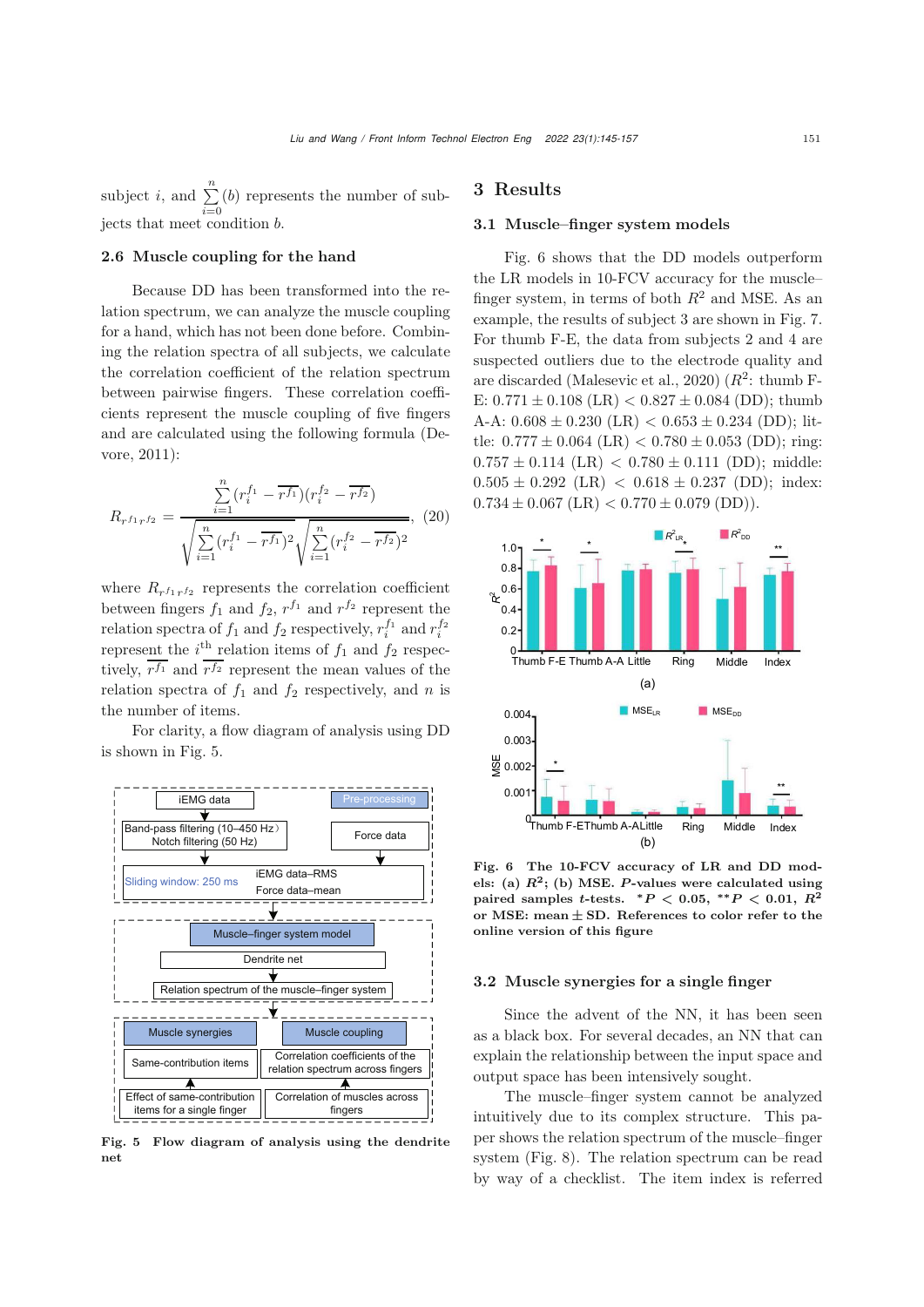

<span id="page-7-0"></span>Fig. 7 Results of the DD model for the muscle–finger system. As an example, the top figure shows results for testing data of subject 3 in the 10-fold cross-validation, in which  $(1)-(6)$  represent thumb F-E, thumb A-A, little, ring, middle, and index, respectively. References to color refer to the online version of this figure

to Table [1.](#page-9-0) Despite some differences across subjects, a lot of the same-contribution items exist in subjects.

### 3.3 Muscle coupling for a single finger

The knowledge of muscle coupling for the hand is useful in the design of bionic prosthetic hands. Although the rough relationship between muscle and finger has been found through anatomy and physiol-

ogy, there was no method for analyzing muscle coupling using online models prior to this study. This paper shows the muscle coupling of the human hand. Despite differentiated coupling strength across subjects due to evolution, the common muscle coupling is shown in Fig. [9.](#page-9-1) The results are interesting and can be verified using our own hands. Note that we move only the active finger in Fig. [9](#page-9-1) and keep others relaxed when verifying the muscle coupling.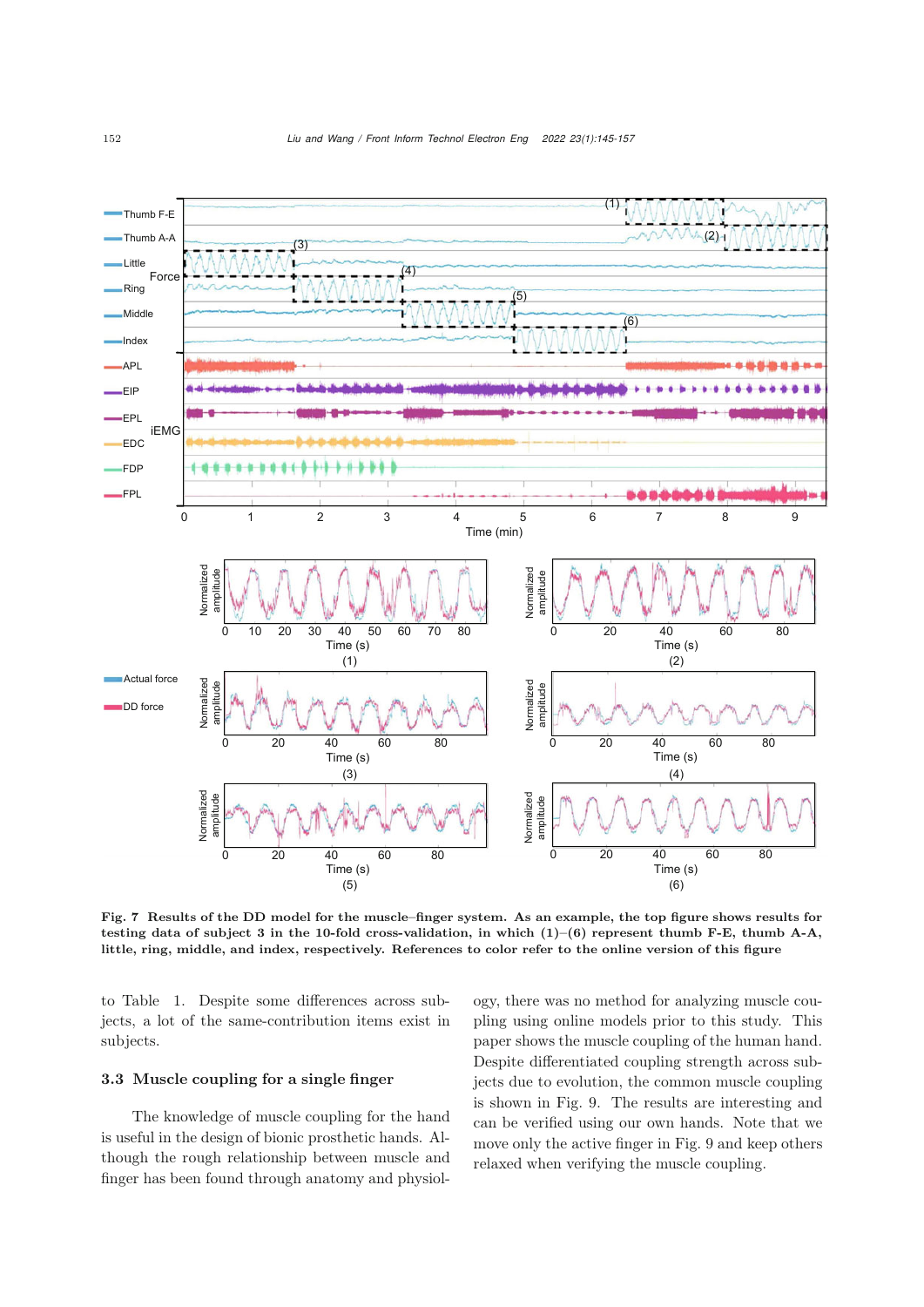

<span id="page-8-0"></span>Fig. 8 Relation spectrum of the muscle–finger system in DD models. The definition of the same-contribution proportion can be found in Section 2 (Eq.  $(19)$ ). The same-contribution proportion: In the above eight subjects, the proportion is the number of positive/negative correlations (in the number of positive and negative correlations, the correlation with the largest number is regarded as the correlation of the item) divided by eight and then multiplied by 100%, which is the proportion of the item's same contribution in all subjects. As an example, same-contribution items across subjects are marked. Refer to Table 1 for the index of the item. References to color refer to the online version of this figure

# 4 Discussion

# 4.1 Specific engineering: the muscle–finger system

As mentioned in the literature review, the knowledge of the intuitive link between the muscle activity and finger movement is conducive to the design of commercial prosthetic hands with no need of user pre-training. However, this link is unclear. The present study was designed to explore the intuitive link.

In terms of muscle synergies for a single finger, we present the relation spectrum of the muscle activity and finger movement. Some relations of the findings are consistent with those in [Perotto](#page-12-8) [\(2011](#page-12-8)) and [Malesevic et al.](#page-12-7) [\(2020](#page-12-7)). Nevertheless, our results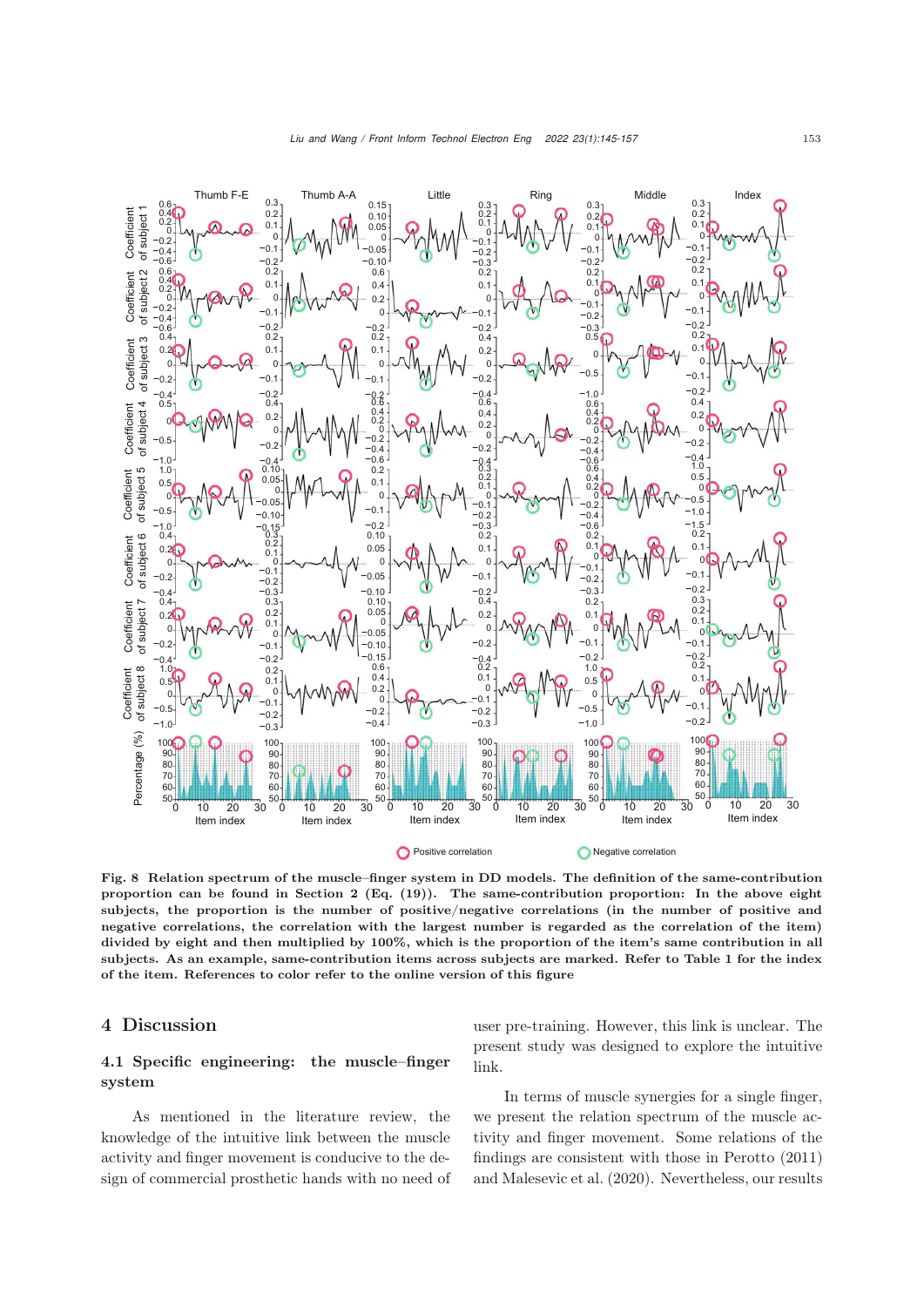

<span id="page-9-1"></span>Fig. 9 Muscle coupling of the hand: (a) correlation coefficient; (b) visualization. The results are interesting and can be verified using our own hands: (1) Raise one hand according to the perspective in (b); (2) All fingers are relaxed; (3) Only the active finger is moved while the others remain relaxed. Note that we have tried our best to flex or extend to the maximum and feel the muscle coupling carefully. Due to the individual differences, the intensity of coupling may be different

<span id="page-9-0"></span>Table 1 Items in the relation spectrum

| Index          | Item                     | Index | Item                     |
|----------------|--------------------------|-------|--------------------------|
| 1              | $E_{\mathrm{FPL}}^2$     | 15    | $E_{\rm EDC}E_{\rm EPL}$ |
| $\overline{2}$ | $E_{\rm FPL}E_{\rm FDP}$ | 16    | $E_{\rm EDC}E_{\rm EIP}$ |
| 3              | $E_{\rm FPL}E_{\rm EDC}$ | 17    | $E_{\rm EDC}E_{\rm APL}$ |
| 4              | $E_{\rm FPL}E_{\rm EPL}$ | 18    | $E_{\rm EDC}$            |
| 5              | $E_{\rm FPL}E_{\rm EIP}$ | 19    | $E_{\rm EPL}^2$          |
| 6              | $E_{\rm FPL}E_{\rm APL}$ | 20    | $E_{\rm EPL}E_{\rm EIP}$ |
| 7              | $E_{\rm FPL}$            | 21    | $E_{\rm EPL}E_{\rm APL}$ |
| 8              | $E^2_{\rm FDP}$          | 22    | $E_{\rm EPL}$            |
| 9              | $E_{\rm FDP}E_{\rm EDC}$ | 23    | $E_{\rm EIP}^2$          |
| 10             | $E_{\rm FDP}E_{\rm EPL}$ | 24    | $E_{\rm EIP}E_{\rm APL}$ |
| 11             | $E_{\rm FDP}E_{\rm EIP}$ | 25    | $E_{\rm EIP}$            |
| 12             | $E_{\rm FDP}E_{\rm APL}$ | 26    | $E^2_{\rm APL}$          |
| 13             | $E_{\rm FDP}$            | 27    | $E_{\rm APL}$            |
| 14             | $E^2_{\rm EDC}$          | 28    | 1                        |

The  $28<sup>th</sup>$  item is a constant term, thus not shown in Fig. [8](#page-8-0)

were more precise. For example, previous research showed only that index finger movement has a positive correlation with activation of EIP. Our study showed similar results, but also revealed that the index finger movement is negatively correlated with the activation of FPL (Fig. [8](#page-8-0) and Table [1\)](#page-9-0). One unexpected finding was that the index finger movement is negatively correlated with the square of activation of EIP and positively correlated with the square of FPL activation. This suggested that the intensity of the same muscle activation may affect the corresponding finger's movement direction. In

addition, this showed that the relationship between muscle activation and finger movement is nonlinear, which explains why the DD models outperform the simplified LR models. Because this study is focused on the technology itself, the medical information is not discussed in more detail. Details can be found in Fig. [8](#page-8-0) and Table [1.](#page-9-0) Additionally, because of the noise associated with the electrode character and environment, the difference in signal strength, and each individual's specificity, there were some differences in the coefficient magnitude. Nevertheless, the relation spectrum is similar across subjects.

Prior studies have noted the coupling phenomeno[n](#page-12-5) [of](#page-12-5) [the](#page-12-5) [hand](#page-12-5) [\(Wu et al.](#page-12-14)[,](#page-12-5) [2001;](#page-12-14) Lang and Schieber, [2004](#page-12-5); [Brown and Asada, 2007](#page-11-3)). The coupling of the hand can be divided into passive mechanical coupling and active muscle coupling. Passive mechanical coupling was measured using a measuring implement [\(Lang and Schieber, 2004\)](#page-12-5) and has been used to design bionic hands [\(Brown and Asada](#page-11-3), [2007](#page-11-3)). This study assessed active muscle coupling. These muscle coupling results agreed with those obtained in an earlier study [\(Lang and Schieber](#page-12-5), [2004\)](#page-12-5). However, our results were more precise because our method provides a quantitative analysis of iEMG DD models instead of an analysis by which the indices obtained in the passive condition are subtracted from those obtained in the active condition (Lang and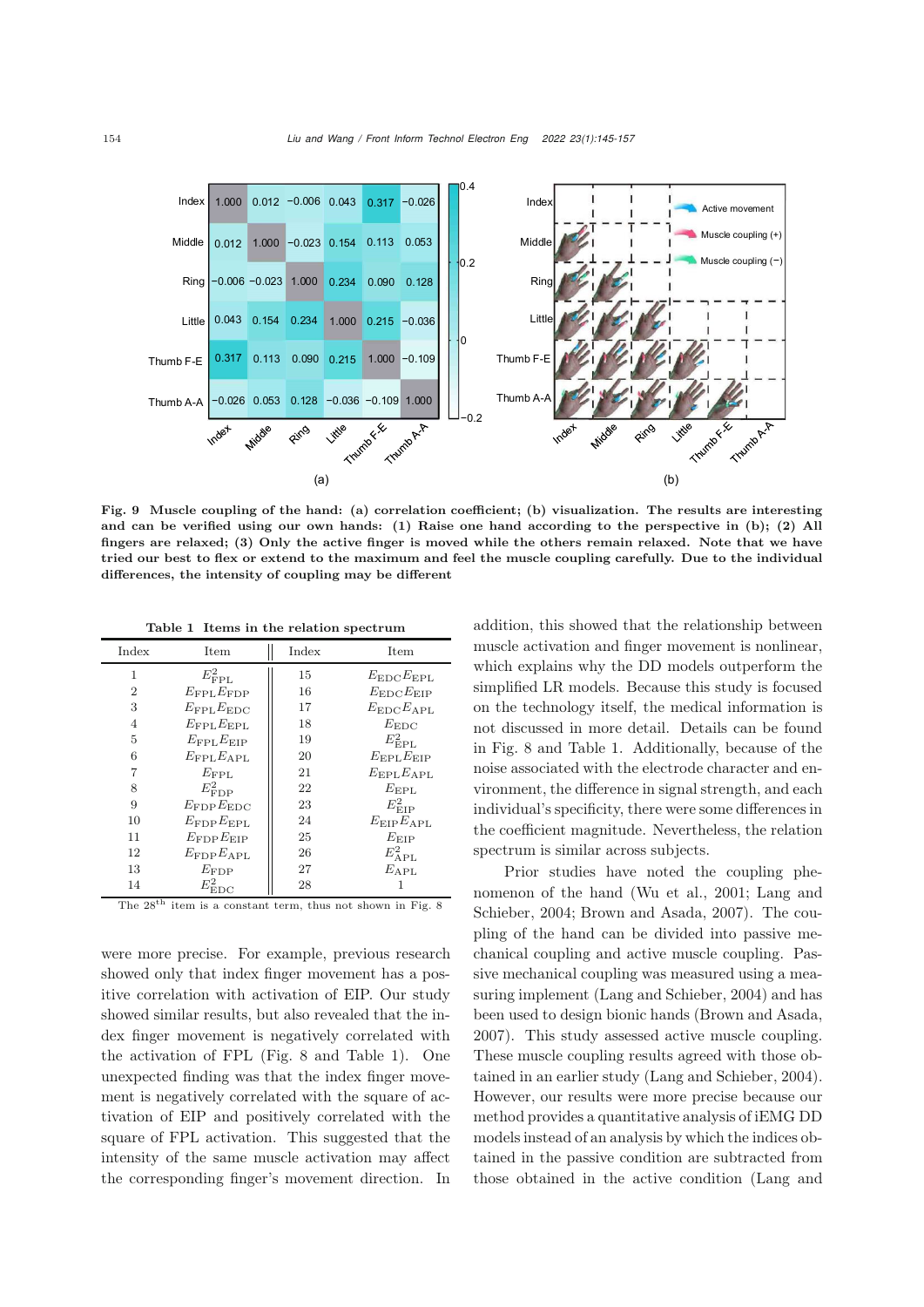Schieber, [2004\)](#page-12-5). Details can be found in Fig. [9.](#page-9-1) These were particularly useful for prosthetic hands. Specifically, using the results of muscle coupling of human fingers (Fig. [9\)](#page-9-1), in future research we can design prosthetic hands that have a coupling relationship similar to human hands. Looking at Fig. [8,](#page-8-0) for future research we can refer to muscle synergy results and imitate the muscle synergy of human hands to drive prosthetic hands with fewer power sources. Additionally, the muscle–finger system's relation spectrum provides a reference for commercial myoelectric prosthetic hands with no need of user pre-training.

#### 4.2 Relation spectrum

In our previous study, we presented the generalized DD [\(Liu and Wang](#page-12-6), [2021](#page-12-6)). This paper demonstrated the similarity between the Taylor series and the generalized DD by proof-of-principle and presented the relation spectrum. The muscle–finger system's logical relationship is relatively simple, and we do not need more dendrite modules. However, for a more complex model, we may use more dendrite modules. To solve the vanishing gradient problem, a residual strategy can be used [\(He et al., 2016\)](#page-11-9). The residual dendrite (ResDD) module is expressed as follows (Fig. [10\)](#page-10-0) [\(Liu, 2020\)](#page-12-15):

<span id="page-10-1"></span>
$$
A^{l} = W^{l, l-1} A^{l-1} \circ X + W^{l, l-1} A^{l-1}, \qquad (21)
$$

where  $A^{l-1}$  and  $A^l$  are the inputs and outputs of the module, respectively, *X* denotes the inputs of the residual DD, and  $W^{l,l-1}$  is the weight matrix from the  $(l-1)$ <sup>th</sup> module to the  $l$ <sup>th</sup> module.



<span id="page-10-0"></span>Fig. 10 Residual dendrite module

We set  $\mathbf{Z}^l = \mathbf{W}^{l,l-1}\mathbf{A}^{l-1}$ . Then, Eq. [\(21\)](#page-10-1) can be expressed as follows:

$$
\begin{cases}\nZ^{l} = W^{l,l-1}A^{l-1}, \\
A^{l} = Z^{l} \circ X + Z^{l}.\n\end{cases}
$$
\n(22)

The error backpropagation of the ResDD module based on the chain rule can be expressed as follows:

<span id="page-10-2"></span>
$$
dA_{\text{pe}}^{l-1}
$$
  
= 
$$
\frac{dA^l}{dA^{l-1}} dA_{\text{le}}^l = \frac{dZ}{dA^{l-1}} \frac{dA^l}{dZ} dA_{\text{le}}^l
$$
 (23)  
= 
$$
(\boldsymbol{W}^{l,l-1})^{\text{T}} (\boldsymbol{X} \circ dA_{\text{le}}^l + dA_{\text{le}}^l).
$$

Note that *X* denotes the inputs of the residual DD. Thus, it is seen as a constant in the derivation of the single ResDD module (Eq. [\(23\)](#page-10-2)).

Eq. [\(23\)](#page-10-2) can be expressed in the following form:

$$
\begin{cases} d\mathbf{Z}^{l} = \mathbf{X} \circ d\mathbf{A}_{\mathrm{le}}^{l} + d\mathbf{A}^{l}, \\ d\mathbf{A}_{\mathrm{pe}}^{l-1} = \left(\mathbf{W}^{l,l-1}\right)^{\mathrm{T}} d\mathbf{Z}^{l}, \end{cases} (24)
$$

where  $dA_{\text{pe}}^{l-1}$  and  $dA_{\text{le}}^{l}$  denote the errors of the front module and later module, respectively. The weight adjustment can be expressed as follows:

$$
\begin{cases} \mathrm{d} \mathbf{W}^{l,l-1} = \frac{1}{m} \mathrm{d} \mathbf{Z}^l \left( \mathbf{A}^{l-1} \right)^{\mathrm{T}}, \\ \mathbf{W}^{l,l-1(\mathrm{new})} = \mathbf{W}^{l,l-1(\mathrm{old})} - \alpha \mathrm{d} \mathbf{W}^{l,l-1}, \end{cases} (25)
$$

where  $m$  denotes the number of training samples in one batch and  $\alpha$  is the learning rate. Similarly, the residual DD can be expressed in a generalized form, essentially

$$
f(\mathbf{X}) = DD(\mathbf{W}_{\text{RDD}}, \mathbf{X}), \tag{26}
$$

where  $W_{\text{RDD}}$  represents the weight matrix (strength of synaptic connections). Note that  $W_{\text{RDD}}$  contains the derivatives at sample points in Eq. [\(11\)](#page-4-1). These derivatives in the residual DD using backpropagation and the chain rule are similar to those in the Taylor series. Meanwhile, the residual DD calculations contain only matrix multiplication, matrix addition, and the Hadamard product. Thus,  $W_{\text{RDD}}$  of the trained ResDD can be translated into the relation spectrum of inputs and outputs by formula simplification with software (e.g., MATLAB or Python).

Additionally, traditional machine learning algorithms (e.g., NNs, SVM, or decision tree) generate only a black-box model. Therefore, there are usually differences between the algorithms used in offline analysis and online applications. Sometimes, in traditional methods, offline analysis shows promising results but online analysis shows poor performance. According to our present experiments in the applications of the muscle–finger system, the proposed DD and relation spectrum showed potential advantages in analyzing the reasons for poor online performance. Further investigations and experiments will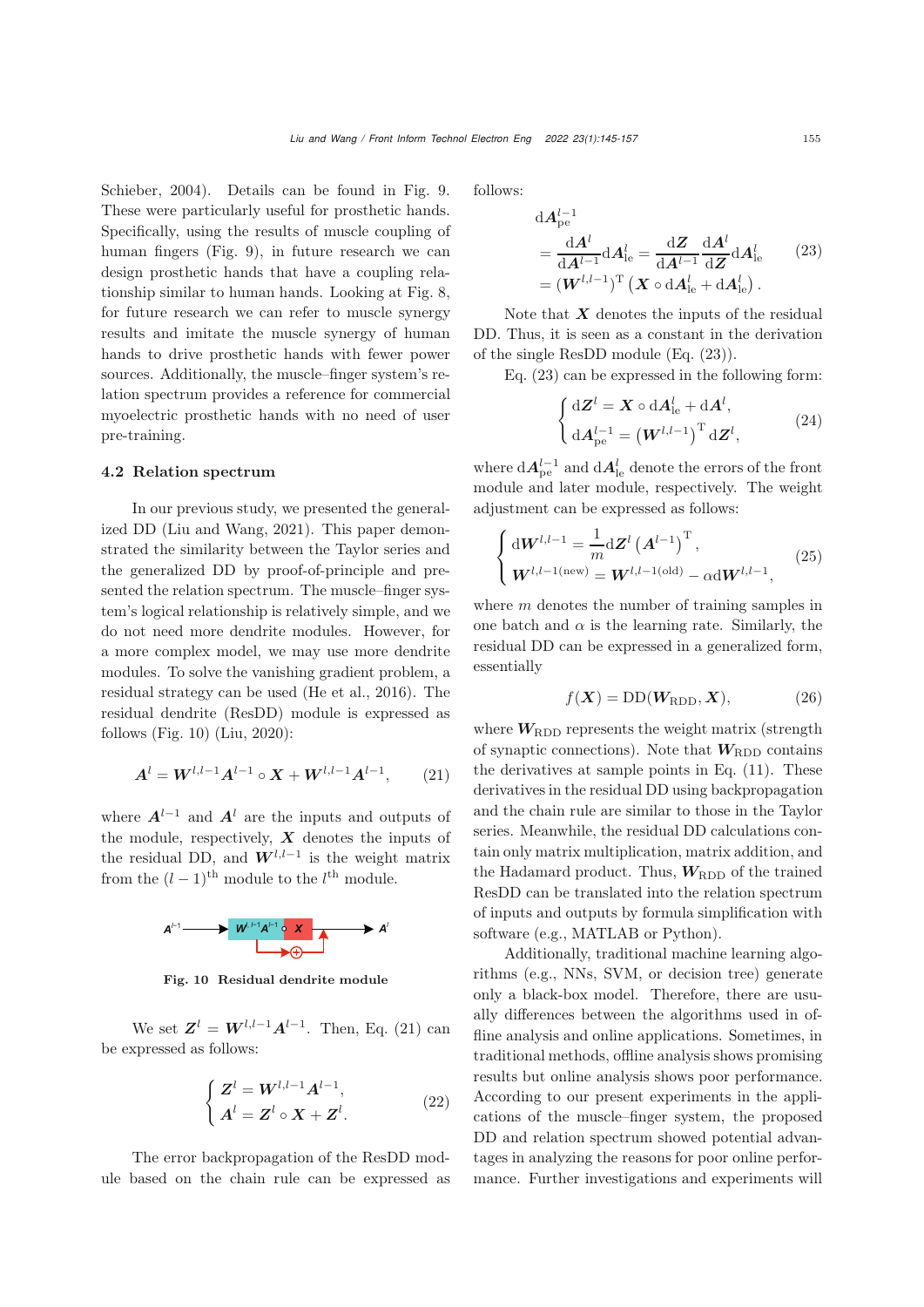be conducted to apply them in other fields in the future. However, theoretical results show that the relation spectrum demonstrates the trained/online model using DD. The online model can be "read" in offline analysis, which unifies online performance and offline results.

# 5 Conclusions

This paper demonstrated the similarity between the Taylor series and DD using backpropagation and the chain rule, and then presented a relation spectrum. It is widely known that a functional relationship can be expressed by the sum of some trigonometric or power items. For the expression of a trigonometric polynomial, the typical example is the Fourier frequency spectrum. Here, the relation spectrum is the spectrum of the power series. The relation spectrum expresses the impact of inputs on outputs, and the impacts contain independent and interaction effects to different degrees. The relation spectrum and DD unify online performance and offline results.

In terms of specific engineering, we have solved a significant problem—the unclear link between the muscle activity and finger movement—through DD and relation spectrum. Our contribution lies in the relation spectrum of the muscle–finger system and the knowledge of muscle coupling, which may provide a reference for commercial prosthetic hands.

Before concluding, note that this paper has shown the concept of the relation spectrum of DD from a proof-of-principle for the first time systematically, and the relation spectrum complemented DD in general engineering. Although this relation spectrum and DD, like SVM, are very basic, they may be applied in most engineering fields. One can imagine their impacts in the future (Table [2\)](#page-11-10).

#### Contributors

Gang LIU presented the relation spectrum and drafted the paper. Jing WANG offered advice on this study. Gang LIU and Jing WANG revised and finalized the paper.

# Compliance with ethics guidelines

Gang LIU and Jing WANG declare that they have no conflict of interest.

#### References

- <span id="page-11-7"></span>Abramowitz M, Stegun IA, 1972. Handbook of Mathematical Functions with Formulas, Graphs, and Mathematical Tables. National Bureau of Standards, Washington, DC, USA, p.1076.
- <span id="page-11-1"></span>Atzori M, Cognolato M, Müller H, 2016. Deep learning with convolutional neural networks applied to electromyography data: a resource for the classification of movements for prosthetic hands. *Front Neurorob*, 10:9. https://doi.org/10.3389/fnbot.2016.00009
- <span id="page-11-4"></span>Bracewell RN, 1978. The Fourier Transform and Its Applications. McGraw-Hill, New York, USA.
- <span id="page-11-3"></span>Brown CY, Asada HH, 2007. Inter-finger coordination and postural synergies in robot hands via mechanical implementation of principal components analysis. IEEE/RSJ Int Conf on Intelligent Robots and Systems, p.2877- 2882.

https://doi.org/10.1109/IROS.2007.4399547

- <span id="page-11-8"></span>Devore JL, 2011. Probability and Statistics for Engineering and the Sciences ( $8^{\text{th}}$  Ed.). Cengage Learning, p.768.
- <span id="page-11-0"></span>Farina D, Jiang N, Rehbaum H, et al., 2014. The extraction of neural information from the surface EMG for the control of upper-limb prostheses: emerging avenues and challenges. *IEEE Trans Neur Syst Rehabil Eng*, 22(4):797-809.

https://doi.org/10.1109/TNSRE.2014.2305111

- <span id="page-11-5"></span>Hahne JM, Bießmann F, Jiang N, et al., 2014. Linear and nonlinear regression techniques for simultaneous and proportional myoelectric control. *IEEE Trans Neur Syst Rehabil Eng*, 22(2):269-279. https://doi.org/10.1109/TNSRE.2014.2305520
- <span id="page-11-9"></span>He KM, Zhang XY, Ren SQ, et al., 2016. Deep residual learning for image recognition. Proc IEEE Conf on Computer Vision and Pattern Recognition, p.770-778. https://doi.org/10.1109/CVPR.2016.90
- <span id="page-11-6"></span>Hornik K, Stinchcombe M, White H, 1989. Multilayer feedforward networks are universal approximators. *Neur Netw*, 2(5):359-366.
	- https://doi.org/10.1016/0893-6080(89)90020-8
- <span id="page-11-2"></span>Jiang N, Englehart KB, Parker PA, 2009. Extracting simultaneous and proportional neural control information for multiple-DOF prostheses from the surface electromyographic signal. *IEEE Trans Biomed Eng*, 56(4):1070- 1080. https://doi.org/10.1109/TBME.2008.2007967

<span id="page-11-10"></span>

|  | Table 2 Comparison of typical algorithms |  |  |
|--|------------------------------------------|--|--|
|--|------------------------------------------|--|--|

| Algorithms                                | Readability | Classification or regression (online) | Analysis (offline)             |
|-------------------------------------------|-------------|---------------------------------------|--------------------------------|
| SVM, traditional NN, etc.                 | Black box   | Yes                                   | No                             |
| Fourier transform and Fourier<br>spectrum | White box   | No                                    | Yes (decomposing signal)       |
| Dendrite net and relation<br>spectrum     | White box   | Yes                                   | Yes (decomposing system/model) |